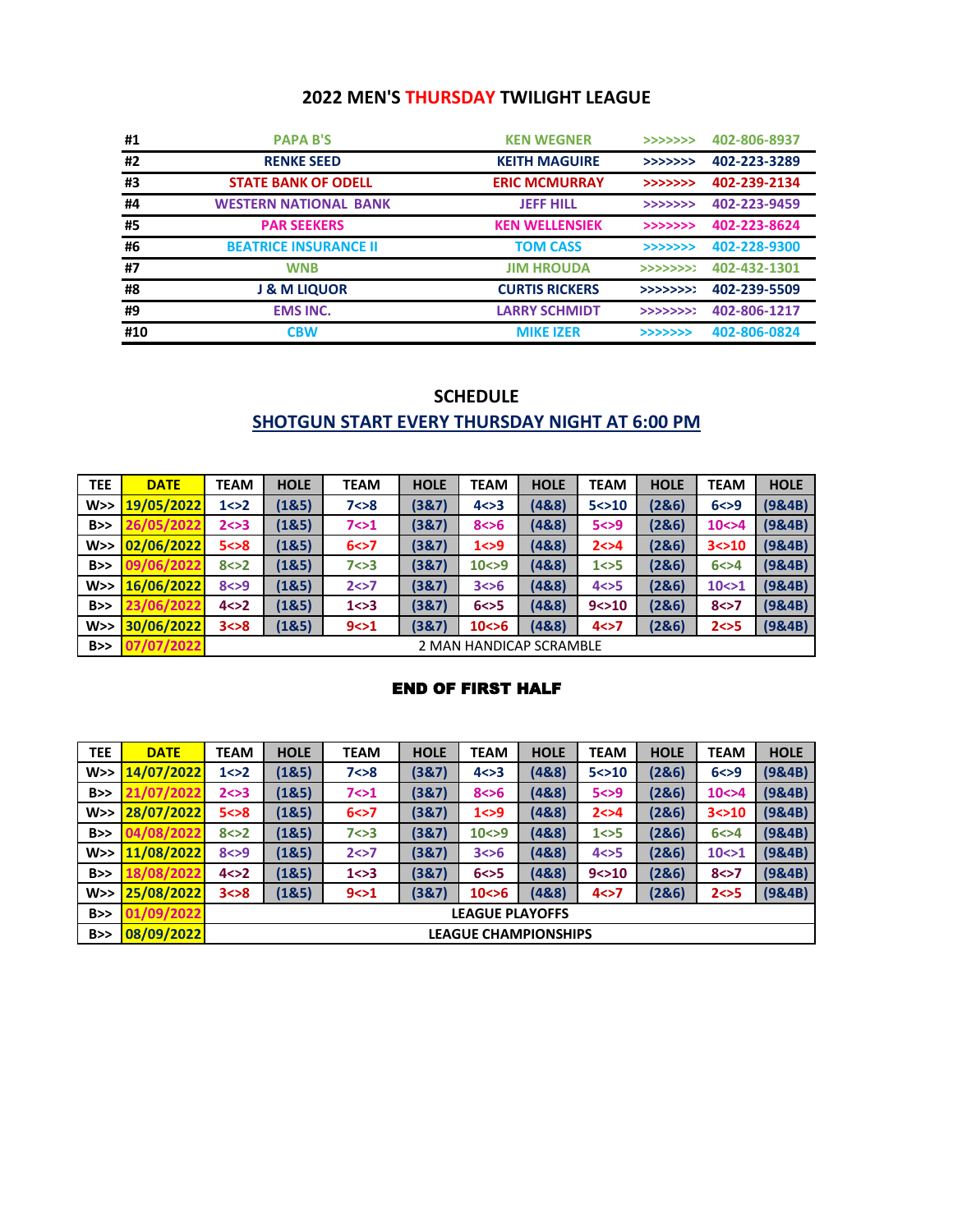*Command*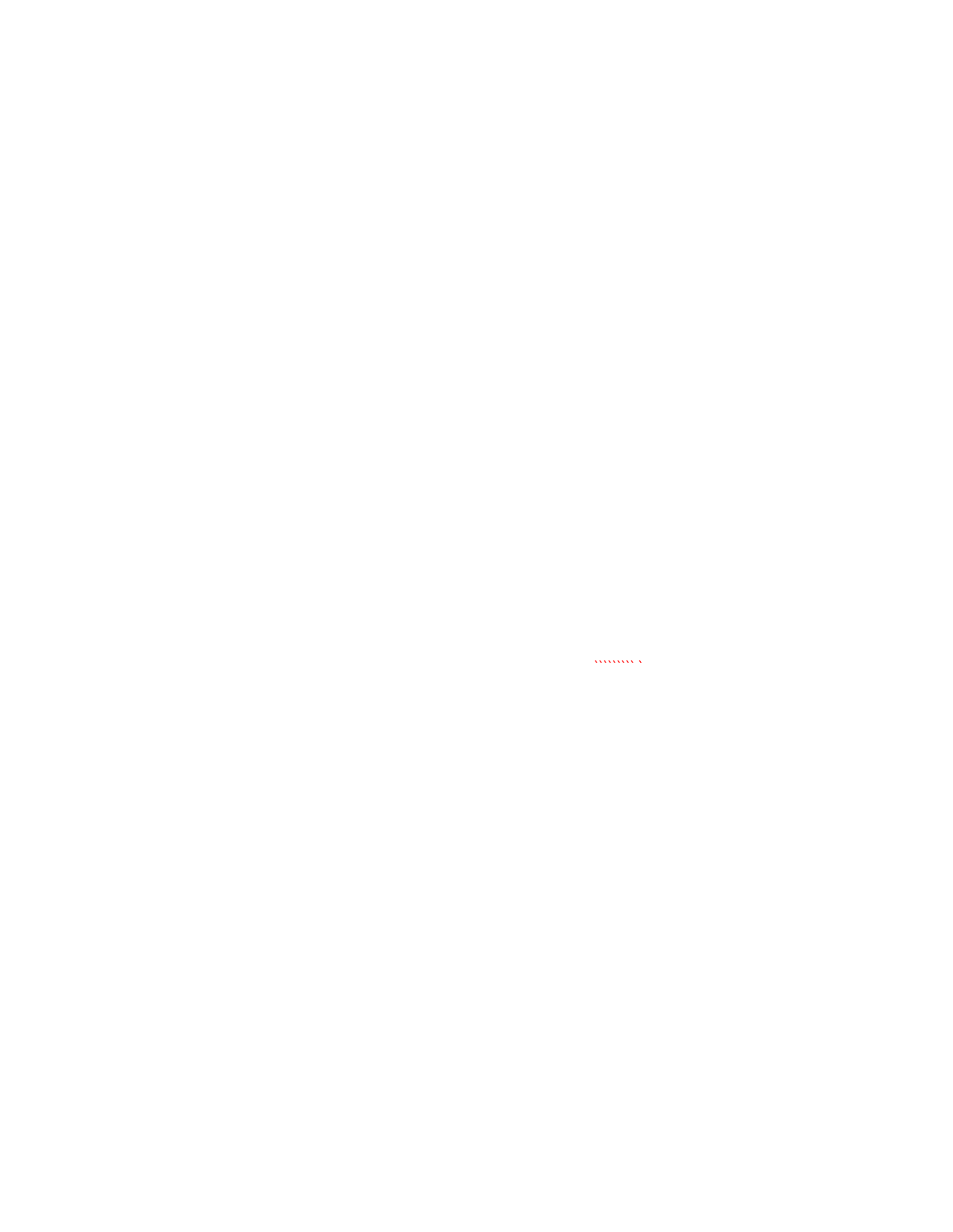|                  | Week           |                |                |                |                |                |                |                |                         |
|------------------|----------------|----------------|----------------|----------------|----------------|----------------|----------------|----------------|-------------------------|
| <b>Team</b>      | $\mathbf{1}$   | $\mathbf{2}$   | 3              | 4              | 5              | 6              | 7              | 8              | 9                       |
| $\mathbf{1}$     | $\overline{2}$ | 3              | 4              | 5              | 6              | $\overline{7}$ | 8              | 9              | 10                      |
| $\mathbf{2}$     | 1              | 4              | 5              | 6              | 5              | 8              | 9              | 10             | $11\,$                  |
| 3                | 4              | 5              | 6              | $\overline{7}$ | 8              | 9              | 10             | 11             | Idle                    |
| 4                | 3              | 6              | 7              | $\pmb{4}$      | 9              | 10             | 11             | Idle           | $\mathbf 1$             |
| 5                | 6              | $\overline{7}$ | 8              | 9              | 10             | $11\,$         | Idle           | $\mathbf 1$    | $\overline{2}$          |
| 6                | 5              | 8              | 3              | 10             | $11\,$         | Idle           | $\mathbf{1}$   | $\overline{2}$ | $\boldsymbol{9}$        |
| 7                | 8              | 9              | 10             | 11             | Idle           | $\mathbf{1}$   | $\overline{2}$ | 3              | $\overline{\mathbf{4}}$ |
| 8                | $\overline{7}$ | $\overline{2}$ | 11             | Idle           | $\mathbf 1$    | $\overline{2}$ | 3              | 8              | $\mathsf S$             |
| $\boldsymbol{9}$ | 10             | 11             | Idle           | $\mathbf 1$    | $\overline{2}$ | 3              | 4              | 5              | $\boldsymbol{6}$        |
| 10               | 9              | Idle           | $\mathbf{1}$   | $\overline{2}$ | 3              | 4              | $\overline{7}$ | 6              | $\overline{7}$          |
| 11               | Idle           | $\mathbf 1$    | $\overline{2}$ | 3              | 4              | 5              | 6              | 7              | 8                       |
| Week             |                |                |                |                |                |                |                |                |                         |
| $\mathbf{1}$     | $4 - 9$        | $3 - 10$       | $2 - 1$        | $5 - 8$        | $6 - 7$        | 11 Idle        |                |                |                         |
| $\mathbf{2}$     | $8 - 6$        | $9 - 5$        | $2 - 3$        | $1 - 7$        | 10 Idle        | $11 - 4$       |                |                |                         |
| 3                | $5 - 10$       | $4 - 2$        | $7 - 8$        | 9 Idle         | $3 - 1$        | $11 - 6$       |                |                |                         |
| 4                | $3 - 4$        | $10-6$         | 8 Idle         | $2 - 5$        | $9 - 7$        | $11 - 1$       |                |                |                         |
| 5                | $8 - 9$        | 7 Idle         | $5 - 3$        | $4 - 1$        | $6 - 2$        | $11 - 10$      |                |                |                         |
| 6                | 6 Idle         | $2 - 7$        | $1-9$          | $10 - 8$       | $4 - 5$        | $11-3$         |                |                |                         |
| 7                | 5 Idle         | $6-4$          | $1 - 2$        | $9 - 10$       | $7 - 3$        | $11 - 8$       |                |                |                         |
| 8                | $1 - 10$       | 4 Idle         | $5-6$          | $3 - 8$        | $2 - 9$        | $11 - 7$       |                |                |                         |
| 9                | $7 - 5$        | 3 Idle         | $8 - 4$        | $10-2$         | $6 - 1$        | $11-9$         |                |                |                         |
| 10               | 2 Idle         | $3 - 10$       | $4 - 9$        | $6 - 7$        | $1 - 8$        | $11 - 5$       |                |                |                         |
| 11               | $8 - 6$        | $9 - 5$        | $3 - 7$        | 1 Idle         | $10 - 4$       | $11-2$         |                |                |                         |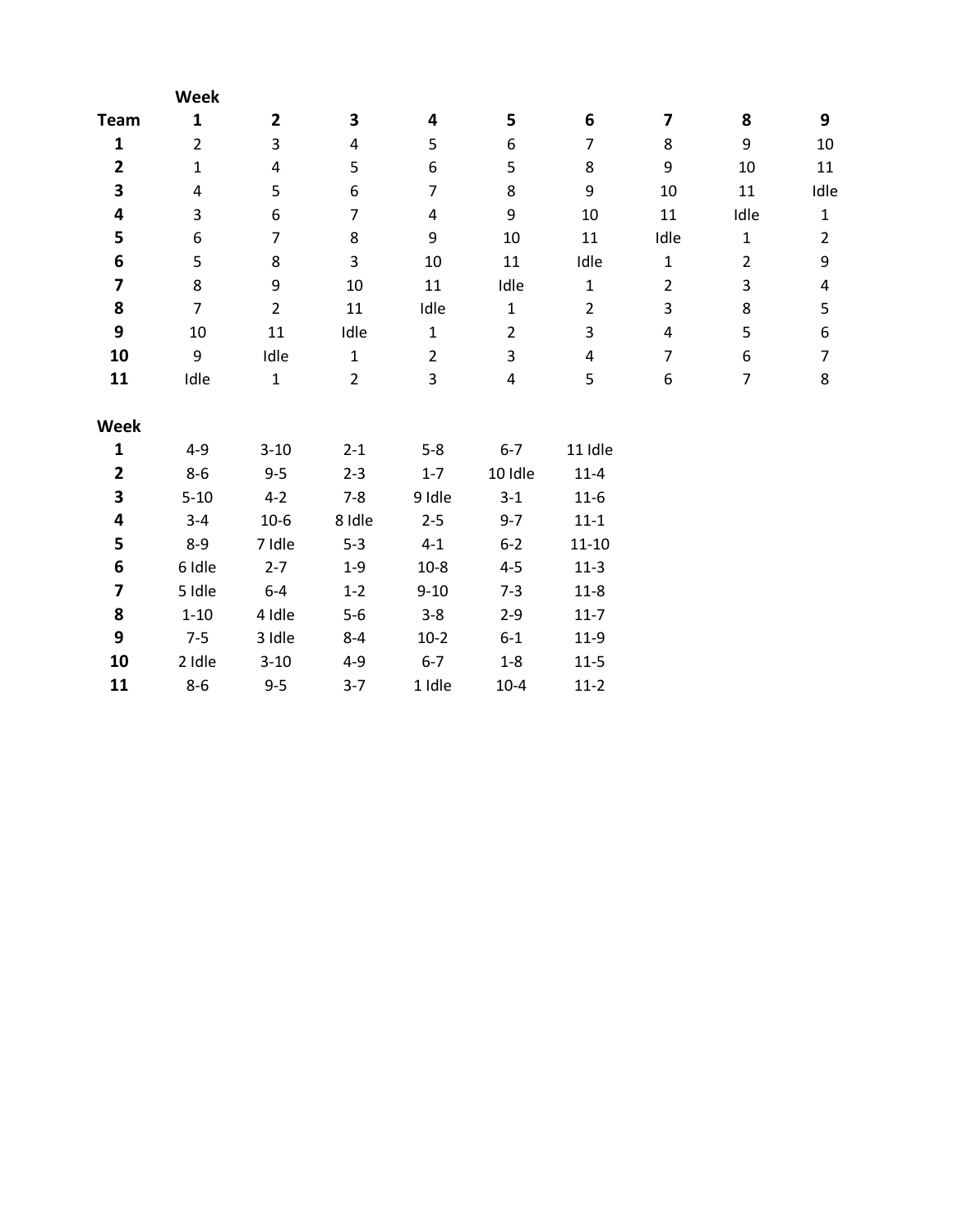| 10   | 11   |
|------|------|
| 11   | Idle |
| Idle | 3    |
| 1    | 2    |
| 10   | 5    |
| 3    | 4    |
| 4    | 7    |
| 5    | 6    |
| 6    | 9    |
| 7    | 8    |
| 8    | 11   |
| 9    | 10   |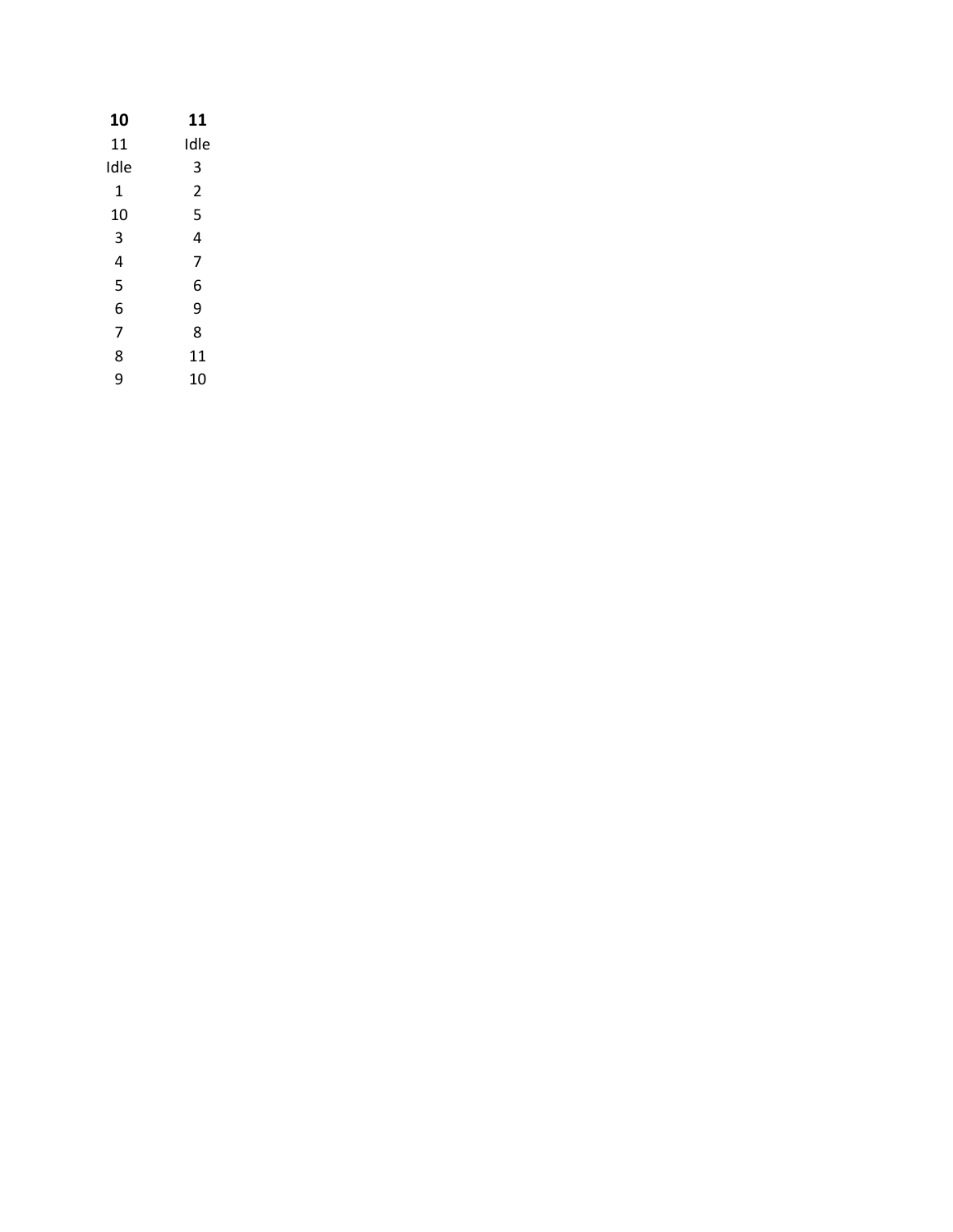| Week           | $\mathbf{1}$   | 2              | 3              | 4              | 5              | 6              | $\overline{7}$ | 8              | 9              | 10             | 11              |
|----------------|----------------|----------------|----------------|----------------|----------------|----------------|----------------|----------------|----------------|----------------|-----------------|
| Team           |                |                |                |                |                |                |                |                |                |                |                 |
| 1              | $\overline{2}$ | 3              | 4              | 5              | 6              | $\overline{7}$ | 8              | 9              | 10             | 11             | <b>BYE</b>      |
| $\overline{2}$ | 1              | <b>BYE</b>     | 3              | 4              | 5              | 6              | $\overline{7}$ | 8              | 9              | 10             | 11              |
| 3              | 11             | $\mathbf{1}$   | $\overline{2}$ | <b>BYE</b>     | 4              | 5              | 6              | $\overline{7}$ | 8              | 9              | 10              |
| 4              | 10             | 11             | $\mathbf{1}$   | $\overline{2}$ | 3              | <b>BYE</b>     | 5              | 6              | 7              | 8              | 9 <sup>°</sup>  |
| 5              | 9              | 10             | 11             | 1              | $\overline{2}$ | 3              | 4              | <b>BYE</b>     | 6              | 7              | 8               |
| 6              | 8              | 9              | 10             | 11             | $\mathbf{1}$   | $\overline{2}$ | 3              | 4              | 5              | <b>BYE</b>     | $7\overline{ }$ |
| $\overline{7}$ | <b>BYE</b>     | 8              | 9              | 10             | 11             | $\mathbf{1}$   | $\overline{2}$ | 3              | 4              | 5              | $6\overline{6}$ |
| 8              | 6              | $\overline{7}$ | <b>BYE</b>     | 9              | 10             | 11             | $\mathbf{1}$   | $\overline{2}$ | 3              | 4              | $\overline{5}$  |
| 9              | 5              | 6              | $\overline{7}$ | 8              | <b>BYE</b>     | 10             | 11             | 1              | $\overline{2}$ | 3              | $\overline{4}$  |
| 10             | 4              | 5              | 6              | $\overline{7}$ | 8              | 9              | <b>BYE</b>     | 11             | $\mathbf{1}$   | $\overline{2}$ | $\overline{3}$  |
| 11             | 3              | 4              | 5              | 6              | $\overline{7}$ | 8              | 9              | 10             | <b>BYE</b>     | $\mathbf{1}$   | 2 <sup>1</sup>  |
| <b>BYE</b>     | $\overline{7}$ | $\overline{2}$ | 8              | 3              | 9              | 4              | 10             | 5              | 11             | 6              | $\overline{1}$  |